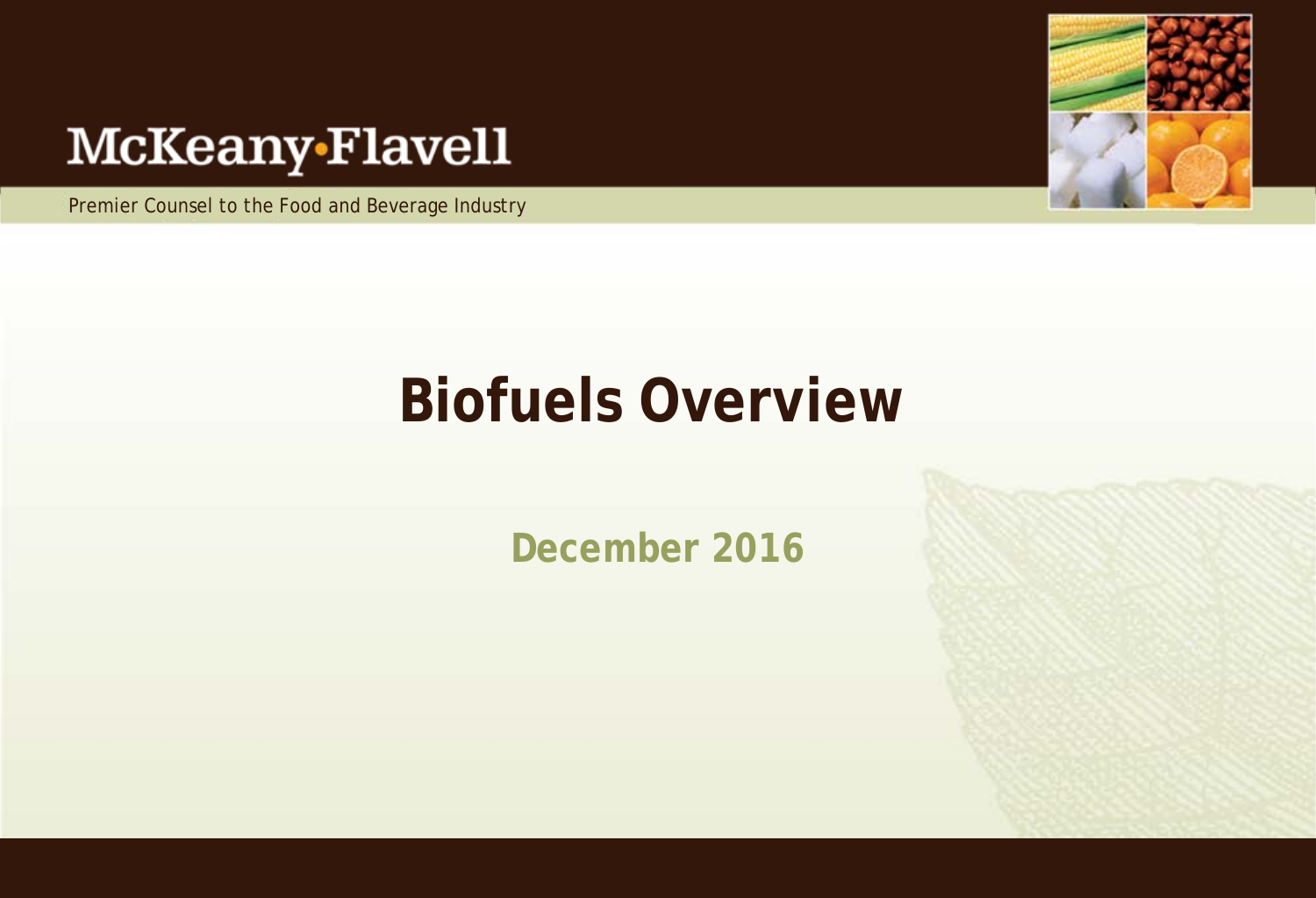# **Ethanol**

### **U.S. Average Daily Production, by week**

**November production held very steady**



# **U.S. Average Daily Blender/Refiner Use, by week**



#### **Seasonal decline starting but use remains elevated**

### **Corn Consumed in Fuel Ethanol Production**

**October 2016 corn use was a record for the month** 



### **Weekly Ending Stocks**

#### **Stocks building delayed by strong demand**

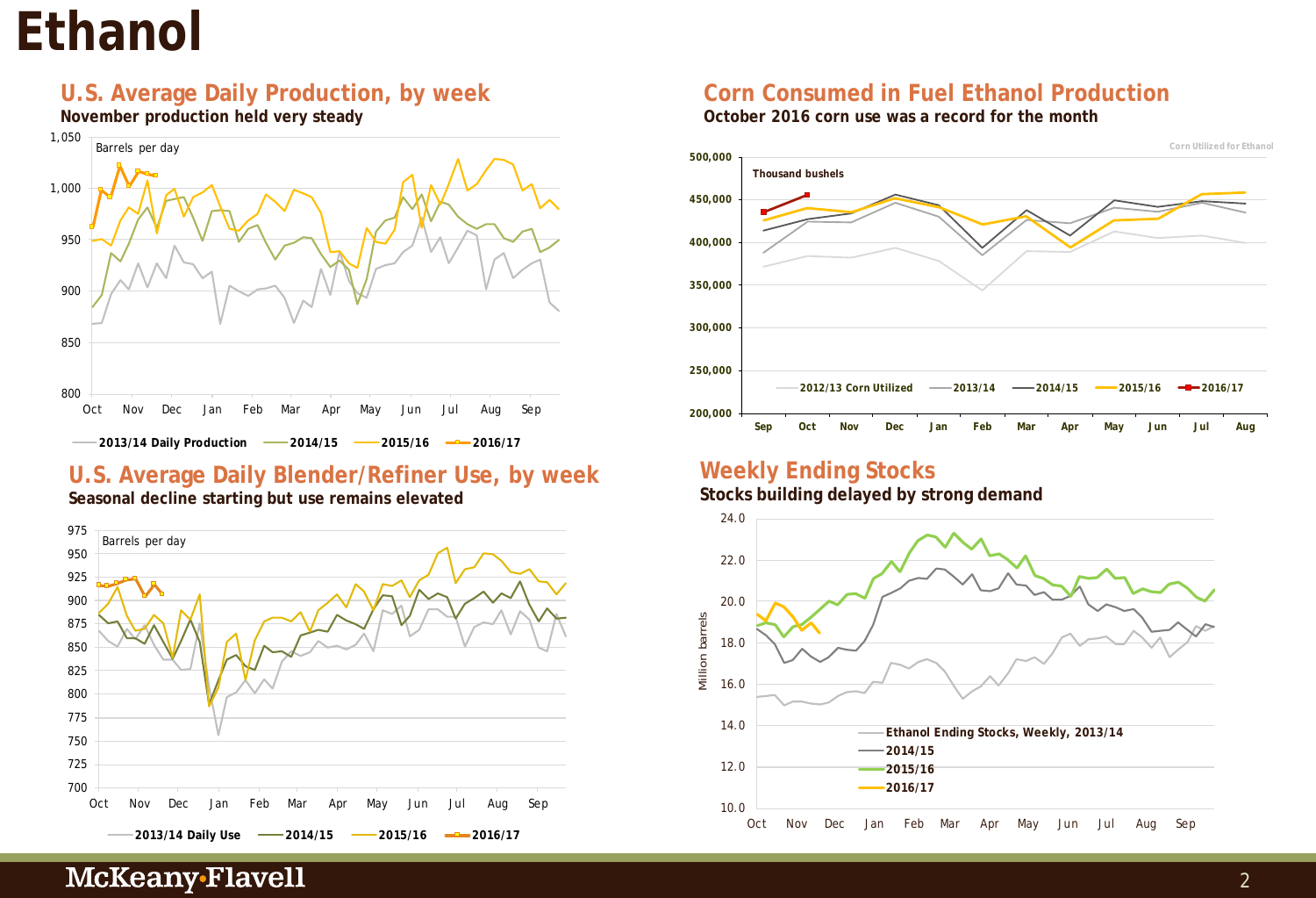# **Ethanol Profitability**

# **Distillers Grains vs. Corn Gluten Feed**

**Low CGF pricing pressuring value of DG as dry mill coproduct**



#### **Ethanol Gross Profitability Ethanol pricing supported GPM through the fall; gas prices might drag on ethanol**



#### **Distillers Corn Oil**

**DCO use for biodiesel fell 14% in September while price increased 8%**



| <b>Ethanol Market Pricing</b>           | Nov-16  | Oct-16  | Nov-15  |
|-----------------------------------------|---------|---------|---------|
| Nearby Ethanol Futures (\$/gal)         | \$1.572 | \$1.584 | \$1.496 |
| lowa Ethanol Spot (\$/gal)              | \$1.552 | \$1.528 | \$1.403 |
| Distillers Grains, Iowa (\$/ton)        | \$99    | \$103   | \$115   |
| Cash Corn, Iowa (\$/bu)                 | \$3.285 | \$3.265 | \$3.810 |
| Gross Profit Margin*, Dry Mill (\$/gal) | \$0.389 | \$0.354 | \$0.181 |

*Source: DTN, USDA, Jacobsen \* Iowa dry mill. This rough industry GPM is determined by subtracting the cash corn price from the total product (ethanol and DG) price. It accounts for some operating costs (labor, energy, enzymes). Iowa State University estimates capital costs at \$0.25 per gallon, so GPM below that level may indicate negative net profit.*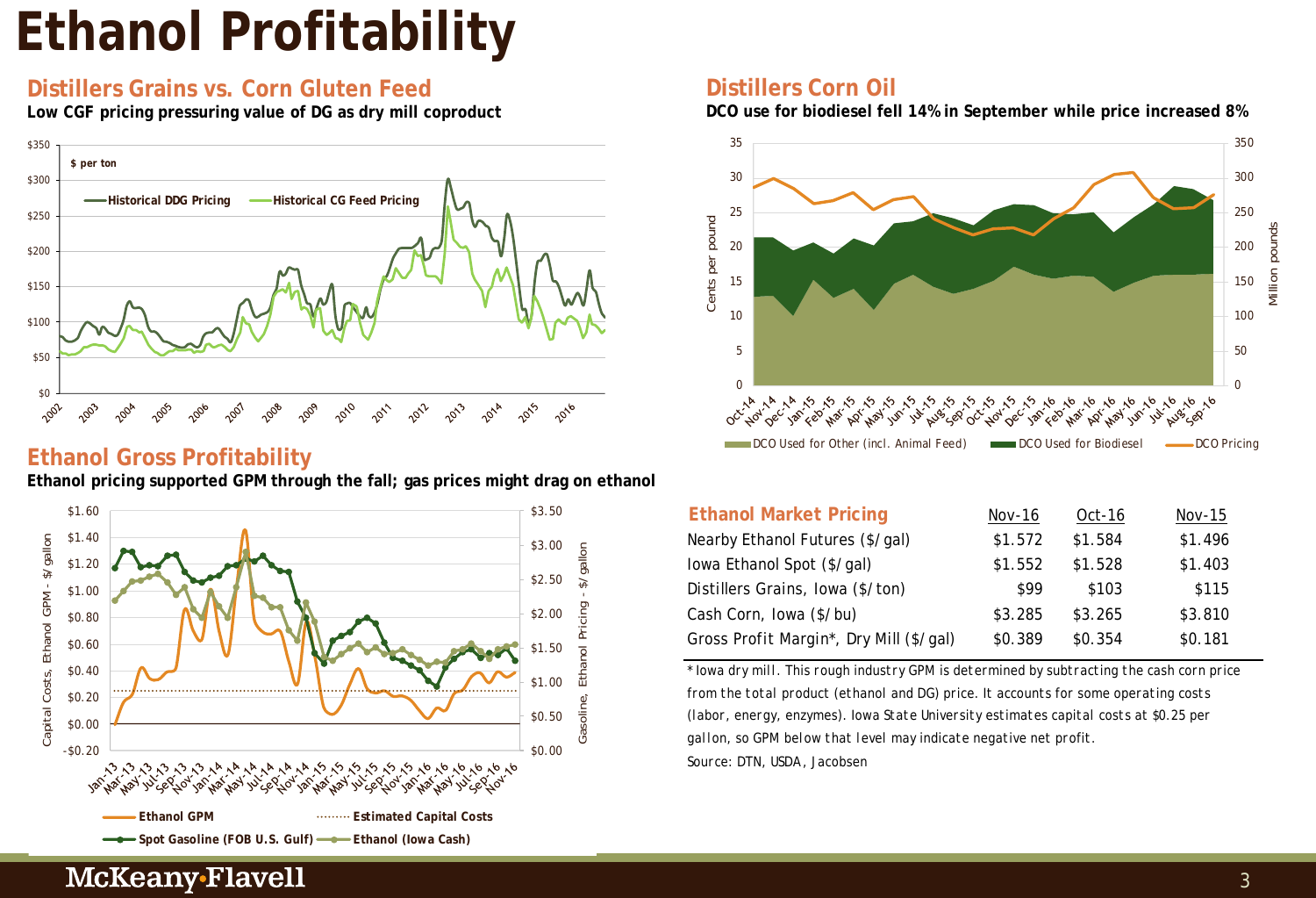# **Biodiesel**

### **U.S. Monthly Production & Consumption**

**Jan-Sep 2016 production up 20% from 2015, estimated use up over 30%**



# **Monthly Use of Top Feedstocks**

**2015/16 soybean oil use increased 13%, accounted for 54% of feedstock use**



# **U.S. Biodiesel Imports/Exports**

**U.S. biodiesel imports fell 2% in September while exports fell 36%**



### **Cumulative Soybean Oil Use**

**USDA's forecast is in line with EPA's increase to category in 2017**